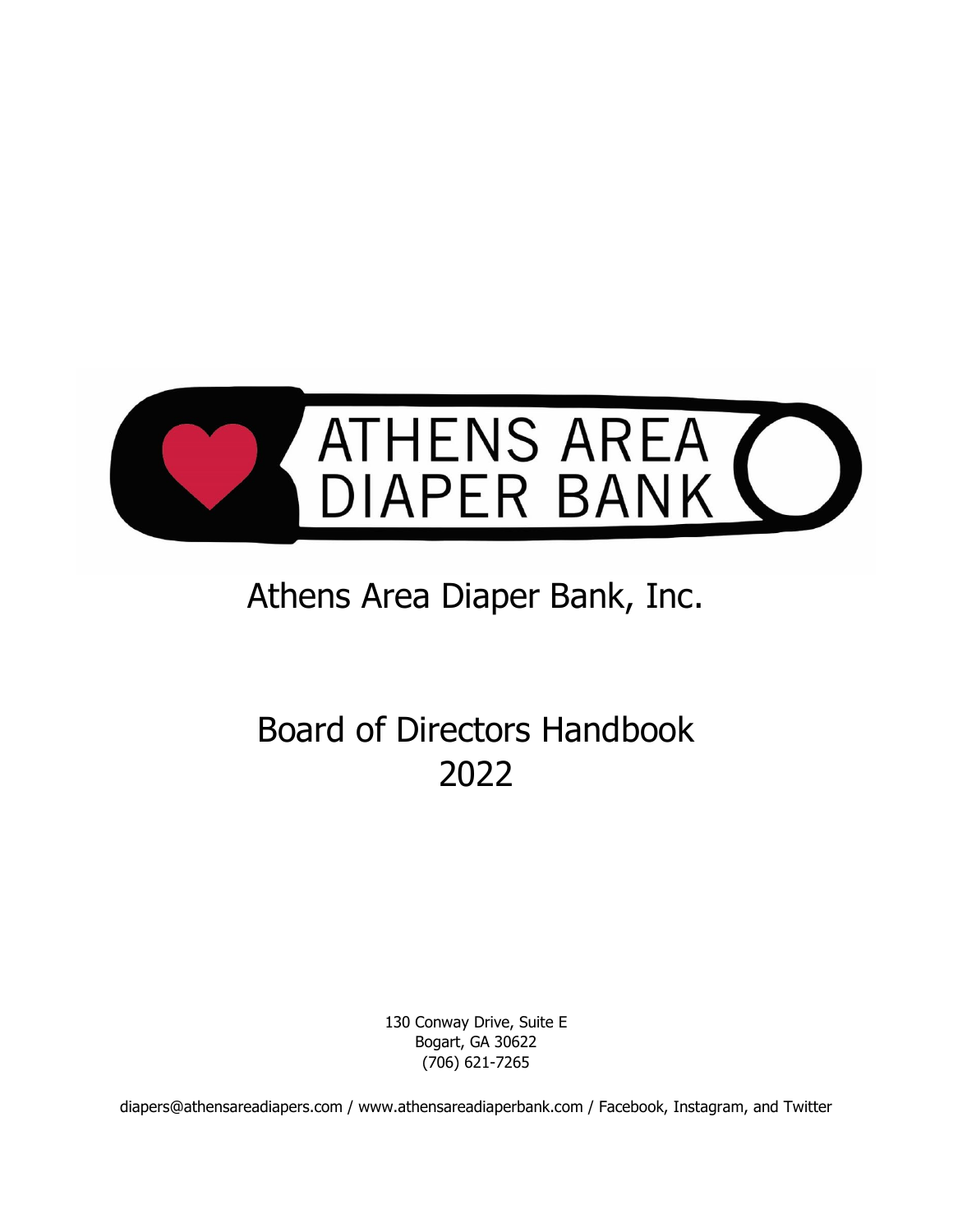## **Our Mission**

The Athens Area Diaper Bank strives to eradicate diaper need by providing diapers to low-income families in the Athens area, while raising public awareness of diaper need and its impact.

AADB provides diapers to families through partner agencies that serve in Clarke, Barrow, Oconee, Oglethorpe, Madison, and Jackson counties.

## **Diaper Need and Its Impact**

Diapers are expensive, costing nearly \$1,000 every year, yet government assistance programs like food stamps or WIC (Women, Infants, and Children) do not help families cover the cost of diapers. This means that 1 in 3 families in the United States struggle with "diaper need," which is an inability to provide a consistent supply of diapers for one's child. Families experiencing diaper need often resort to re-using dirty diapers or keeping a baby in a dirty diaper far too long, which can lead to diaper rash and infections. In addition, low-income families must spend money on diapers instead of other necessities like food, rent, or clothing. Finally, without a clean supply of diapers, families cannot send their children to daycare. Without daycare, parents can't go to work or school. With over 3,100 children under the age of 5 living in poverty in the Athens area, many families in our community struggle with diaper need.

More information and stats on diaper need can be found on the website for the National Diaper Bank Network (www.nationaldiaperbanknetwork.org), of which we are proud members.

## **Our History**

The Athens Area Diaper Bank started in October 2015. Erin Campbell, AADB founder, approached the Food Bank of Northeast Georgia about diaper need in the Athens area. The Food Bank was instantly on board with our mission, and served as our partner for storage, distribution, and fiscal sponsorship. Through them, we started collecting diapers from family, friends, preschools, local businesses, church groups, mom groups, etc. In 2018, we became members of the National Diaper Network, which connected us to over 200 other diaper banks around the country for advice, support, grant opportunities, and access to low-cost diapers for purchasing. Due to our growth and development, we came an independent 501(c)(3) nonprofit organization in late 2018. In March 2019, we moved into a location on Huntington Road. In March 2021, we moved into our current location on Conway Drive.

## **How do we get diapers?**

We receive diapers from two sources: diaper drives and purchasing. We encourage community members, organizations, churches, etc. to collect diapers throughout the year, but especially during Diaper Need Awareness Week each fall. We accept opened and unopened packs of diapers. We also purchase diapers through low-cost suppliers that give steep discounts to National Diaper Bank Network members, allowing us to purchase the sizes we need to stock our shelves according to our partners' needs. We can typically purchase five diapers for every dollar, far more than the three diapers per every dollar when purchased at retail cost.

We accept thoroughly cleaned cloth diapers, but because families need their own laundry machines for cloth diapers (laundromats do not allow cloth diapers in their machines) and a supply of disposable diapers for daycare, most families experiencing diaper need can only use disposables. We distribute donated cloth diapers to interested families with laundry access.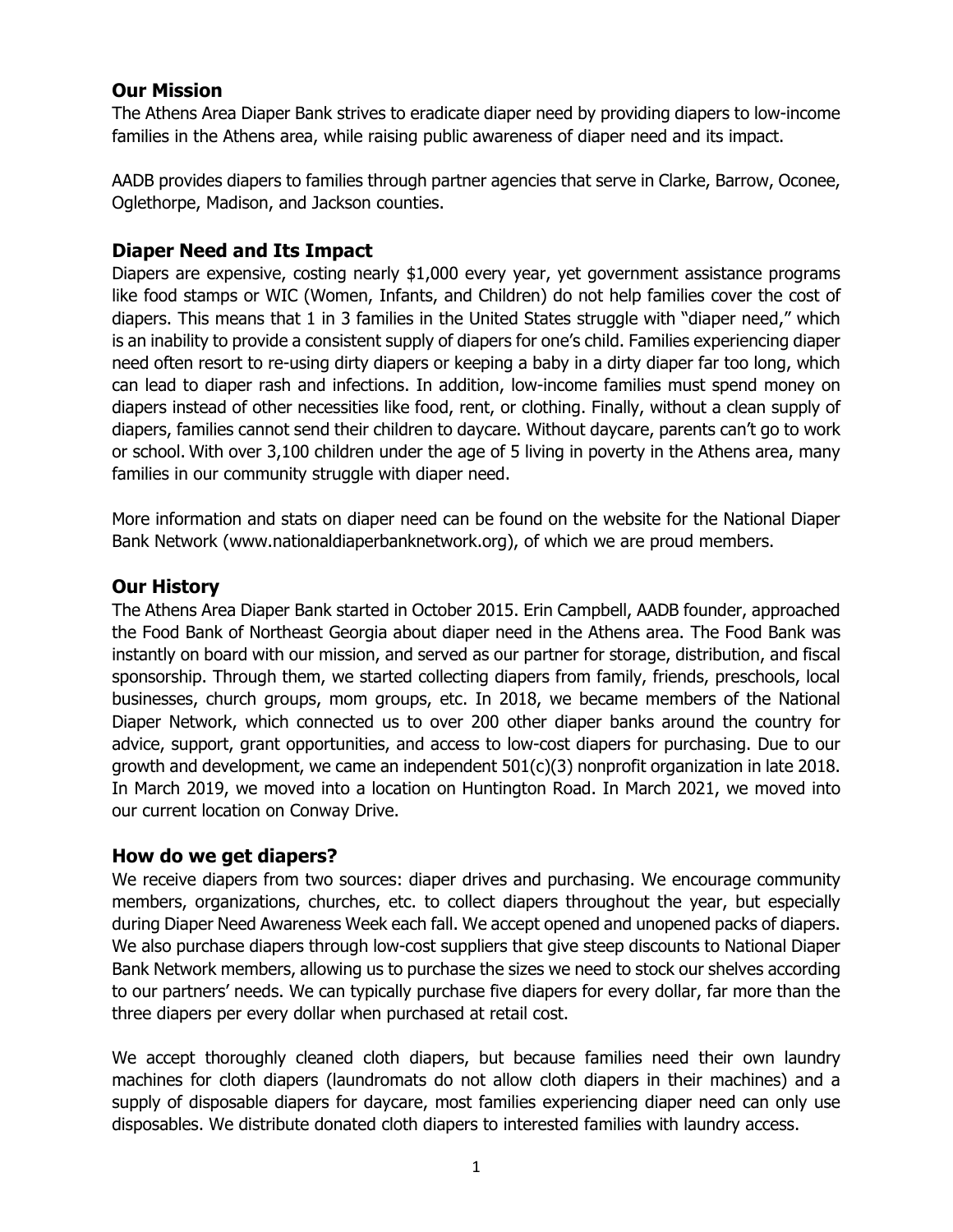## **How do we distribute diapers?**

We rely on partner agencies to distribute diapers to families in need. Our partner list is attached and is always current on our website (under the "Need Diapers?" tab). We never distribute diapers directly to families. Our partner agency model allows us to keep our overhead low, but most importantly it means that our diapers get into the hands of families experiencing a variety of circumstances and situations. Some partners serve families dealing with financial emergencies and hardship, while others serve foster families, survivors of domestic violence, moms recovering from addiction, etc. Partner agencies must be a Sec.  $501(c)(3)$  non-profit organization, government agency, or religious organization and must sign our partner agreement (renewed annually), which lists specific and common-sense parameters to receive our diapers.

For each partner, we provide two packs of diapers (or one pack of pullups) for each child each month. This 50-diapers-per-child-per-month is the standard that the National Diaper Bank Network suggests we provide in order to fill a family's "diaper gap"—the gap between what families are able to provide for their babies and what the babies actually need to stay clean, dry, and healthy. There are a few exceptions: 1) organizations that are shelters will receive double this (four packs diapers and two packs pull-ups) or 2) if a partner only wants one pack of diapers/child (usually space issues, logistics, etc.). Additional exceptions can be considered, as our partners know their families and their needs well.

Diaper distribution occurs once a month for each partner. Several days before the distribution, we send our partners an email asking for diaper requests. The diaper request form is a Google form that asks for specific sizes, numbers of babies, families, etc. Diapers are then packed into re-usable nylon bags (big laundry bags), and we ask our partners to return them at their next diaper pickup. On distribution day, partners pick up diapers from our location.

For a list of our current distribution partners, please visit our website.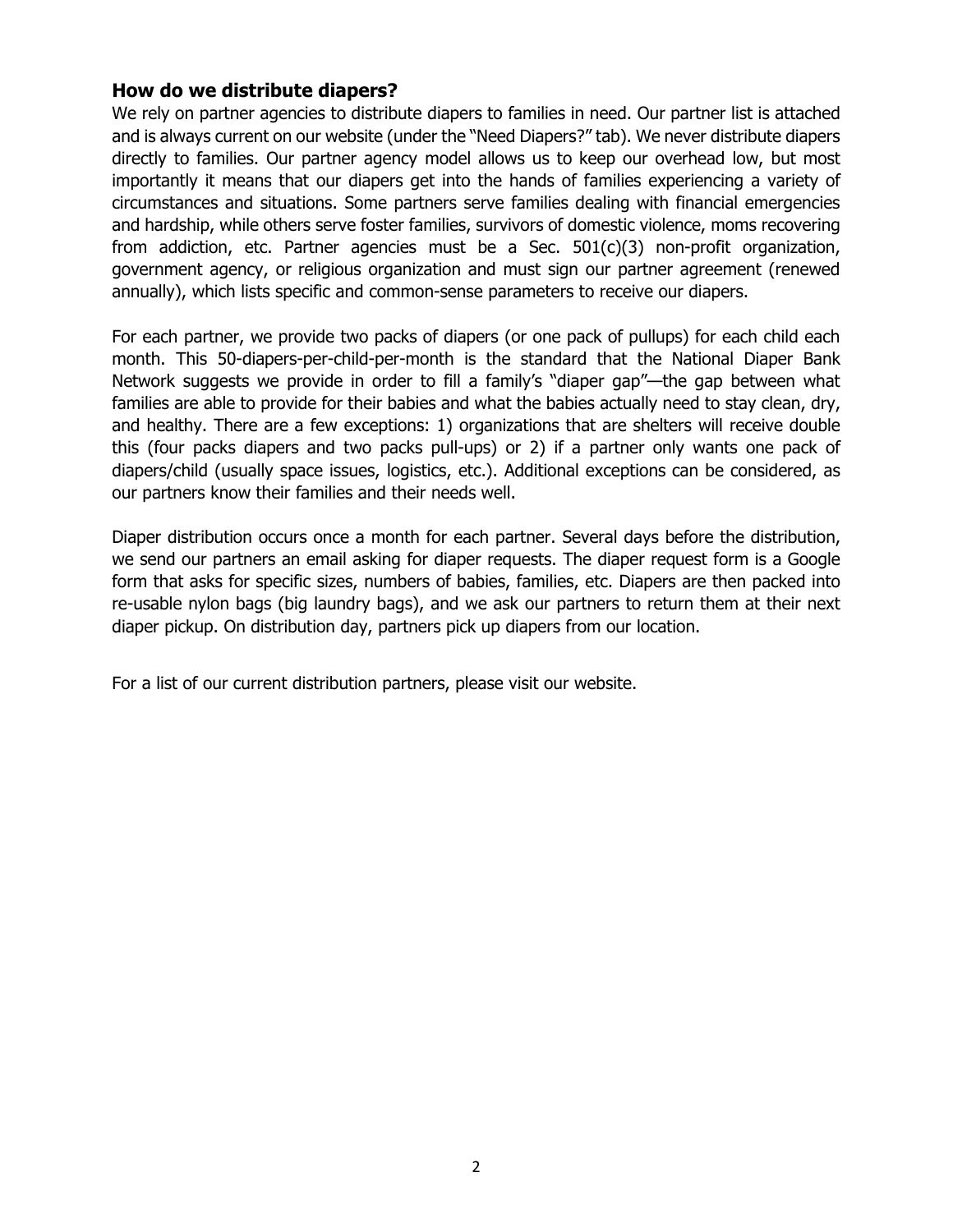## **Our Board of Directors: Expectations as a Whole**

Our board of directors serves as the heart of our organization. We expect that all members feel a connection to the mission and understand how diaper need affects families and communities. Our board members each have unique strengths… some are visionaries, or creative thinkers, or worker bees, or money-savvy planners, or people connectors. We expect board Members to share their opinions and experiences and listen to those of others. We do not discriminate on any basis, and we do not tolerate bullying, hate, or unproductive negativity. As our organization grows and evolves, we strive for diversity on our board—diversity in age, gender, race, ethnicity, religion, and life experience.

The three legal duties of a nonprofit board member are **duty of care** (pay attention to the organization's activities and operations), *duty of loyalty* (put the interests of the organization before personal and professional interests), and *duty of obedience* (comply with applicable federal, state, and local law, the organization's bylaws and remain guardians of the organization's mission).

As the highest leadership body of the organization and to satisfy its fiduciary duties, the board is responsible for:

- $\circ$  determining the mission and purposes of the organization
- o selecting and evaluating the performance of the executive director
- o strategic and organizational planning
- o ensuring strong fiduciary oversight and financial management
- o fundraising and resource development
- o approving and monitoring organization's programs and services
- $\circ$  enhancing the organization's public image
- o assessing its own performance as the governing body of the organization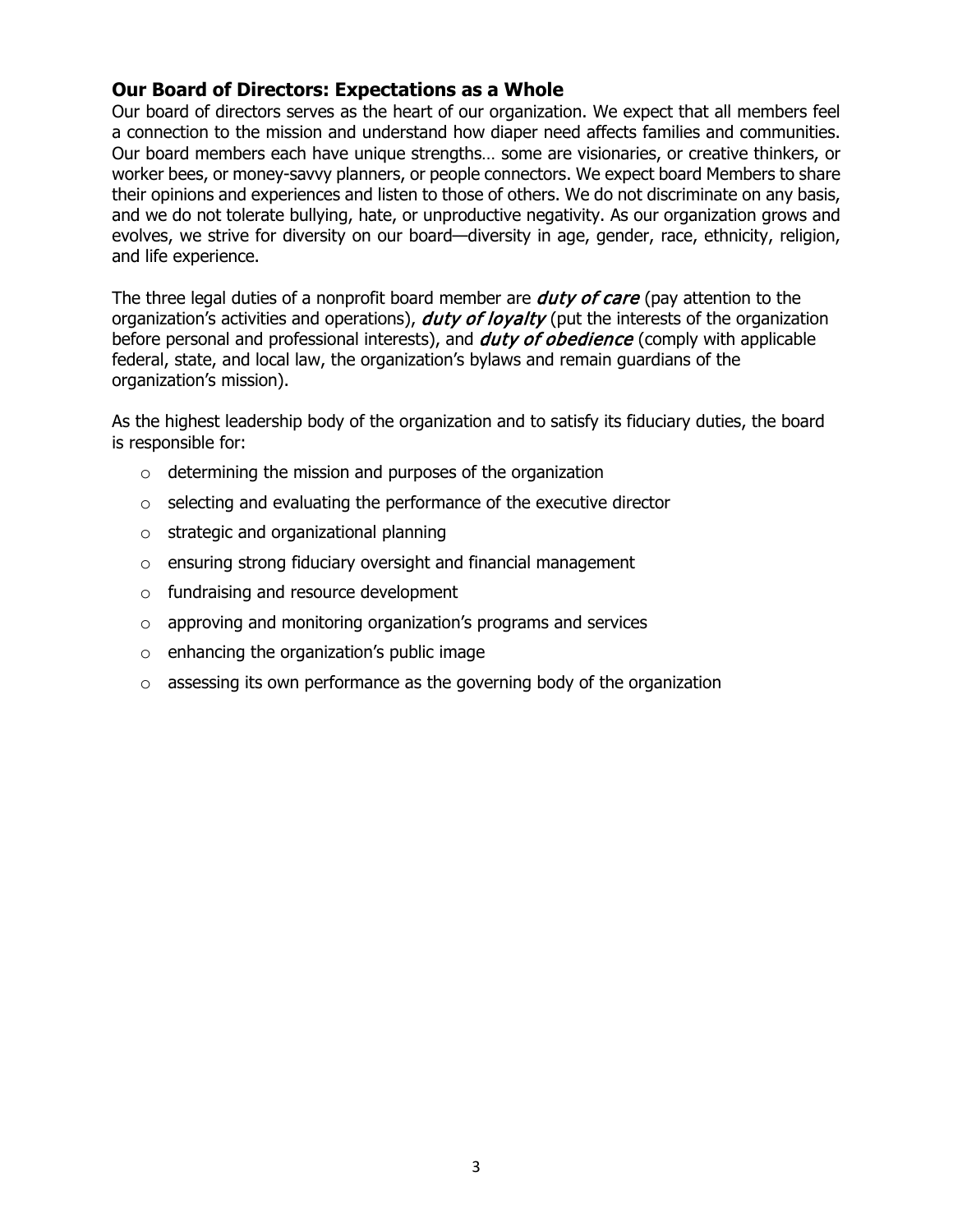## **Our Board of Directors: Expectations as Individual Board Members**

Each individual board member is expected to:

- $\circ$  understand the organization's mission, policies, programs, and needs
- $\circ$  follow the organization's bylaws, policies, and board resolutions
- $\circ$  faithfully read and understand the organization's financial statements
- o serve as advocates and ambassadors for the organization
- $\circ$  fully engage in identifying and securing the financial resources and partnerships necessary for the organization to advance the mission
- $\circ$  leverage connections, networks, and resources to develop collective action to fully achieve the mission
- o give a meaningful personal financial donation
- $\circ$  help identify personal connections that can benefit the organization's fundraising and reputational standing, and can influence public policy
- $\circ$  prepare for, attend, and conscientiously participate in monthly board meetings
- o participate fully in one or more committees
- $\circ$  sign an annual conflict-of-interest disclosure and update it during the year if necessary, as well as disclose potential conflicts before meetings and actual conflicts during meetings
- $\circ$  maintain confidentiality about all internal matters of the organization

#### Board Member Requirements

(1) Each board member must make a personal contribution of at least \$10 to the organization each year. Grant applications sometimes ask for the percentage of board members who make donations. This makes it easy for us to proudly say 100%.

(2) Each board member must "Give or Get" at least \$500 for the organization each year, through a personal donation, a personal fundraising campaign\* (social media makes this easy) or coordinating (a) diaper drive(s) of at least 2,500 diapers…or any combination of the three. If a board member is facing circumstances that make this difficult, exceptions can be made.

\*A personal fundraising campaign (a peer-to-peer campaign in Flipcause) is expected each year, with each board member choosing their own goal.

A corporate sponsor package is also available for personal or professional connections with businesses who want to support us.

(3) Board terms run for a three-year period. Board members are asked to make a good faith effort to remain on the board for the entire three-year term. After the second three-year term, a board member's term may be extended annually based on board vote.

(4) Board meetings occur on the second Monday of each month. It is expected that you will make it a priority to attend meetings and be prepared for each meeting.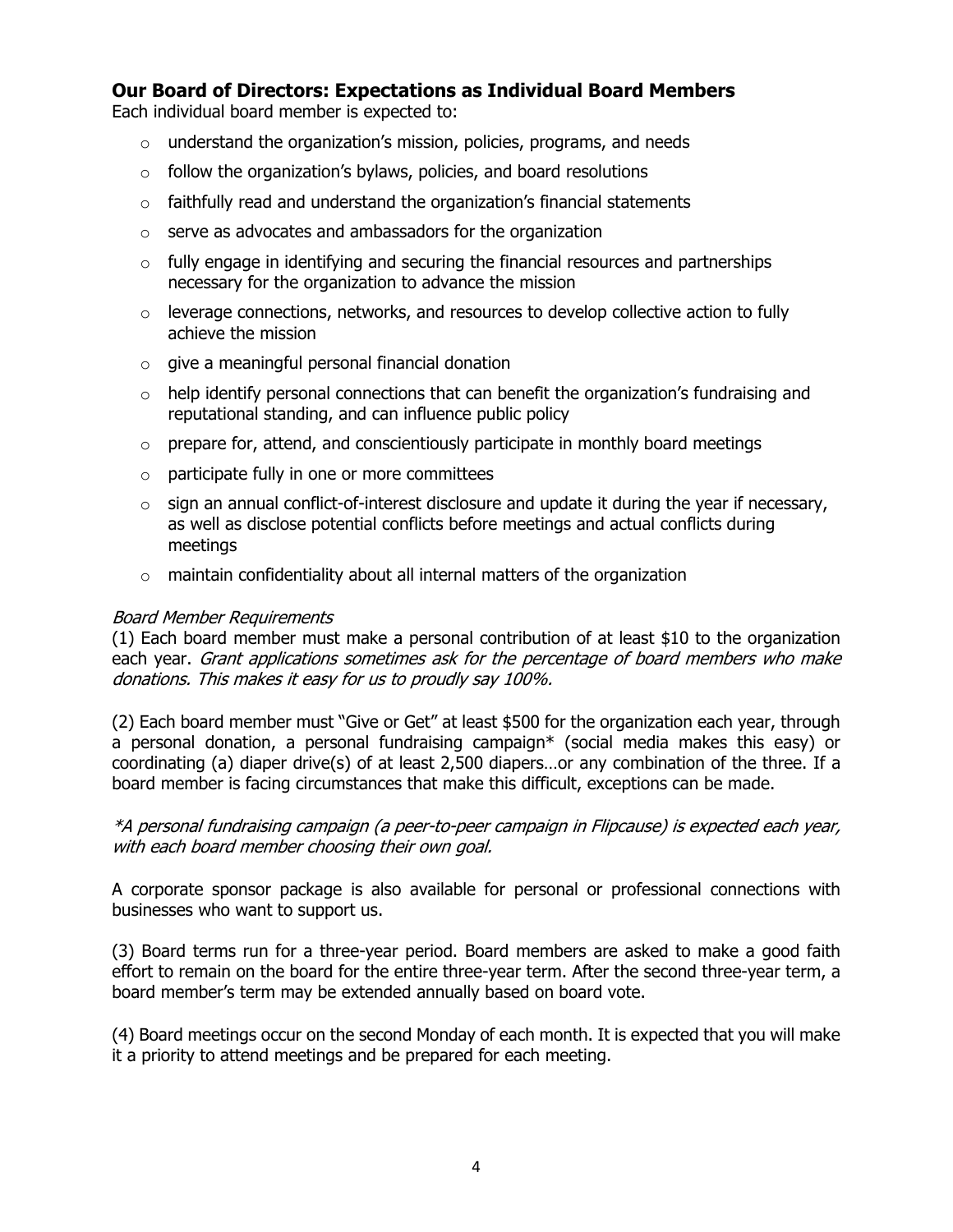# **Standing Board Committees**

#### **Advocacy and Awareness Committee**

- Description: Responsible for connecting our mission with local, state, and federal policy makers. This committee also helps build awareness for diaper need and the AADB mission, most notably guiding the "Diaper Need Homework" series.
- Timing: Flexible, from home
- Ideal for folks who like to work on the big picture, affect slow and steady change, and can connect<br>the dots between the concept of "diaper need" and issues facing the dots between the concept of "diaper need" and issues facing constituents/neighbors/community.

#### **Communications Committee**

- Description: Manages social media channels and the monthly newsletter.
- Timing: Flexible, from home
- Ideal for folks who easily navigate multiple social media accounts, and folks with graphic design experience.

#### **Finance and Fund Development Committee**

- Description: Responsible for planning the timing of campaigns, setting and communicating expectations for fundraising, and ensuring we're on target.
- Timing: Flexible, from home
- Idea for folks who like to work on the big picture. The fundraising part of this committee will also fit well with people who love their community connections and can translate that into support for our organization.

#### **Governance Committee**

- Description: Organizes the board manual, conducts interviews with prospective board members, and conducts annual board orientation in January
- Timing: Flexible, from home.
- Ideal for folks who are organized, enjoy strategic thinking and seeing the big picture.

#### **Diaper Drives Committee**

- Description: Coordinates diaper drives (providing information on collecting, coordinating a time for diaper drop-off or pick-up), seek out new locations for permanent drop-off locations, and oversee the Diaper Need Awareness Week diaper drive.
- Timing: Flexible, from home. May need to coordinate diaper drive collections.
- Ideal for folks who are organized and have time to manage back-and-forth emails/texts to coordinate. Also good for folks who are willing to hustle for diaper drives.
- Email: [diaperdrives@athensareadiapers.com](mailto:diaperdrives@athensareadiapers.com)

# **2022 Ad Hoc Board Committees**

#### **Galentine's Event**

- Description: Organizes an event to celebrate friendship
- Timing: Annually in February

#### **Nap-a-thon/Mother's Day Event**

- Description: Organizes an event to celebrate all mothers
- Timing: Annually in May

#### **Diaper Need Awareness Week**

- Description: Organizes diaper drives
- Timing: Annually in September

#### **Human Resources**

- Description: Prepares job descriptions for new roles
- Timing: As needed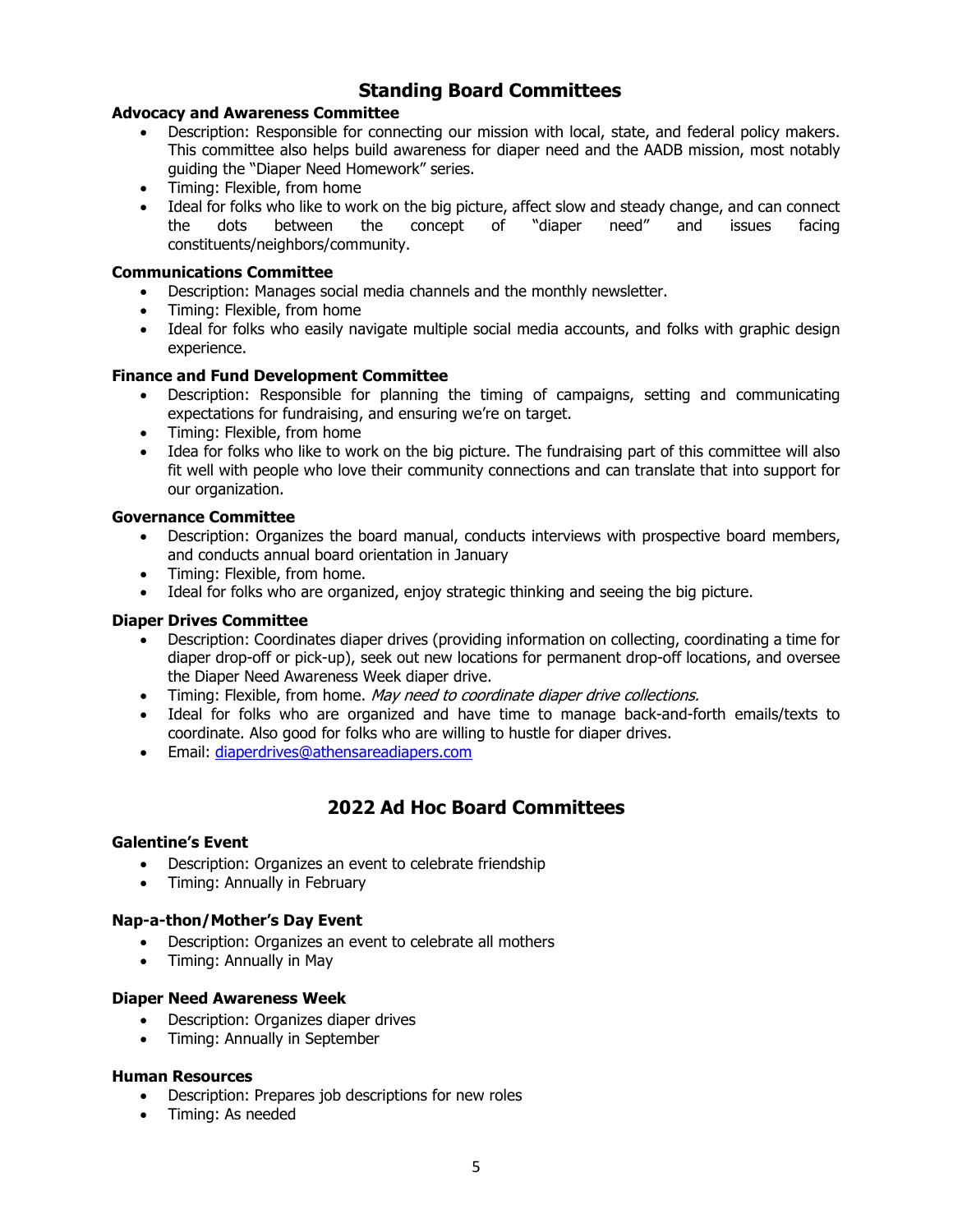# **Conflict of Interest Policy**

Athens Area Diaper Bank, Inc. ("AADB"), as a tax-exempt not-for-profit corporation, has a special obligation to uphold the public trust because of its charitable purposes and privileges, and is committed to acting with integrity and fairness in all of its operations. To this end, AADB is committed to avoiding any potential conflicts of interest and any appearance of conflict of interest in all aspects of its operations.

This Conflict-of-Interest Policy (the "Policy") and AADB's practices are intended to ensure that AADB actions do not result in, or have the appearance of, bias or unfairness in its decision-making as a result of personal or business relationships that AADB board members may have with AADB vendors. AADB also expects that its board members will follow practices that preclude individual benefit, or the appearance of individual benefit, in the financial transactions of AADB, and will act with fairness and integrity in all dealings with grantors, potential grantors, grantees, potential grantees, vendors, and others who have a business relationship with AADB.

It is the obligation of each AADB board member to disclose actual or potential conflicts of interest. Such disclosure includes affiliations with any organization with which AADB does business, including any grantor (someone who gives AADB money or like-kind items) or potential grantor or grantee (someone to whom AADB gives money or like-kind items) or potential grantee, and in which the individual has a personal or financial interest. When such an affiliation exists, the individual should not participate in decision-making involving business transactions between AADB and the organization.

This policy applies to the board members of AADB.

# Conflicts of Interest Defined

A conflict of interest exists when the duty of loyalty of a Director of AADB is potentially compromised by actual or potential benefits received from another source. A business or personal relationship may create a conflict of interest because it could impair the independent judgment of a AADB board member in the exercise of duties relating to AADB and its operations. Conflicts are not limited to financial interests, but may also include situations that convey a personal benefit or advantage causing the individual to have dual and/or conflicting loyalties in connection with a grant or other AADB expenditure or business arrangement or contract.

# Examples of Conflict-of-Interest situations:

- Having, or immediate family members (parents, spouse, siblings, children) having, more than a 5% financial interest or a control interest (e.g., Acting as Director, Officer, Director) in businesses or organizations that are AADB vendors, contractors, grantors, grantees, partners, and/or collaborators;
- Giving or receiving gifts or other favors of a nature that may influence the impartiality of decision-making; or receiving compensation or benefits from AADB grantors, grantees, vendors, or other organizations with which AADB does business.

In any situation not specifically covered, individuals should consider carefully any potential conflict of their personal interests with the interests of AADB and refrain from any action that might be perceived as motivated by an actual or apparent conflict of interest.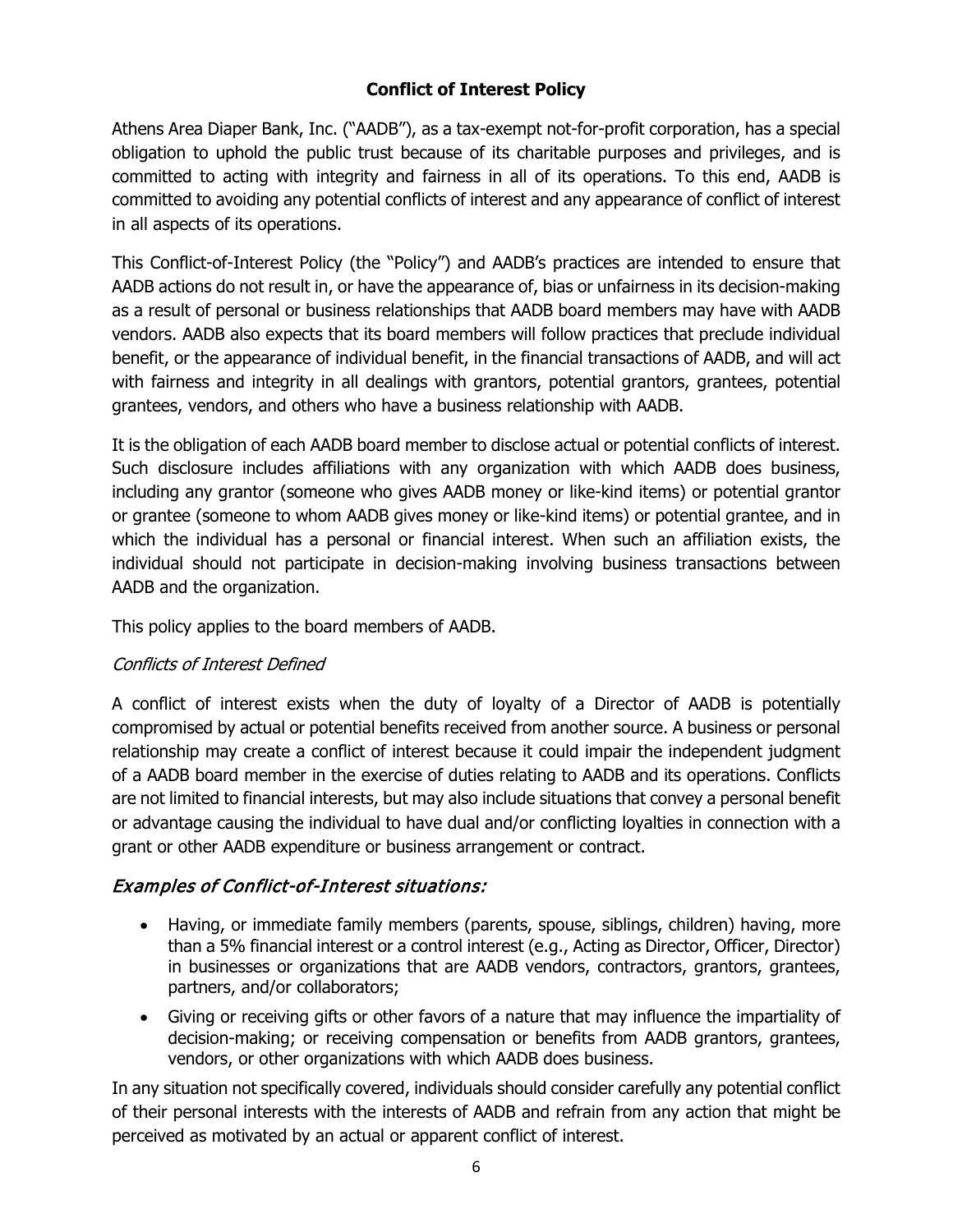## Procedures and Guidelines

AADB encourages its board members to be active members of their communities, including being involved as members and board leaders of non-profit organizations. Because there is potential that material conflicts of interest will arise from such affiliations, the relationships must in every case be disclosed to AADB. Disclosure is the process by which the relationship (such as board membership, employee status or consulting) is formally acknowledged by the individual to his/her colleagues on the AADB Board. For example, where the conflict arises from a deliberate relationship (such as consulting) with a vendor, the nature and reason for the relationship and intended benefit to AADB and the vendor should be described.

In addition, as part of AADB's internal controls procedures, these relationships should be reviewed periodically to ensure that they demonstrate compliance with AADB standards, terms and conditions.

AADB also recognizes that its board members who have such affiliations may face situations in which the appearance of a conflict of interest, even if disclosed, could be detrimental to AADB and the communities it serves. Such situations will be addressed as they arise.

## **Disclosures**

AADB's Conflict of Interest Policy shall be provided to board members, and any other persons holding positions of responsibility and trust on behalf of AADB, before serving AADB. These individuals shall agree to abide by the Policy. They also shall disclose their affiliations with vendors or other organizations with which AADB does business by completing the attached Conflict of Interest Statement and Disclosure Form. AADB requires board members to provide a written disclosure of affiliations both at the beginning of their first term and annually thereafter. In addition, board members have a continuing obligation to disclose any actual or potential conflicts of interest whenever such situations arise during the year. Board members should submit disclosures in written form to the AADB President, who will then call upon the AADB Secretary to record the conflict in AADB's public records.

## Abstention

AADB also requires board members to abstain from decision-making on issues about which they have actual or potential conflicts of interest. Disclosure, participation, and abstention shall be recorded in the minutes of the meeting(s) at which such issues are discussed and decided.

I hereby acknowledge that I have read and understand the AADB's Conflict of Interest Policy and agree to abide by it.

\_\_\_\_\_\_\_\_\_\_\_\_\_\_\_\_\_\_\_\_\_\_\_\_\_\_\_\_\_\_\_\_\_\_\_\_\_\_\_\_\_\_\_\_\_\_\_\_\_\_\_\_\_\_\_\_\_\_\_\_\_\_\_\_\_\_\_\_\_\_\_\_\_\_\_ Date Mame (printed or typed) Signature